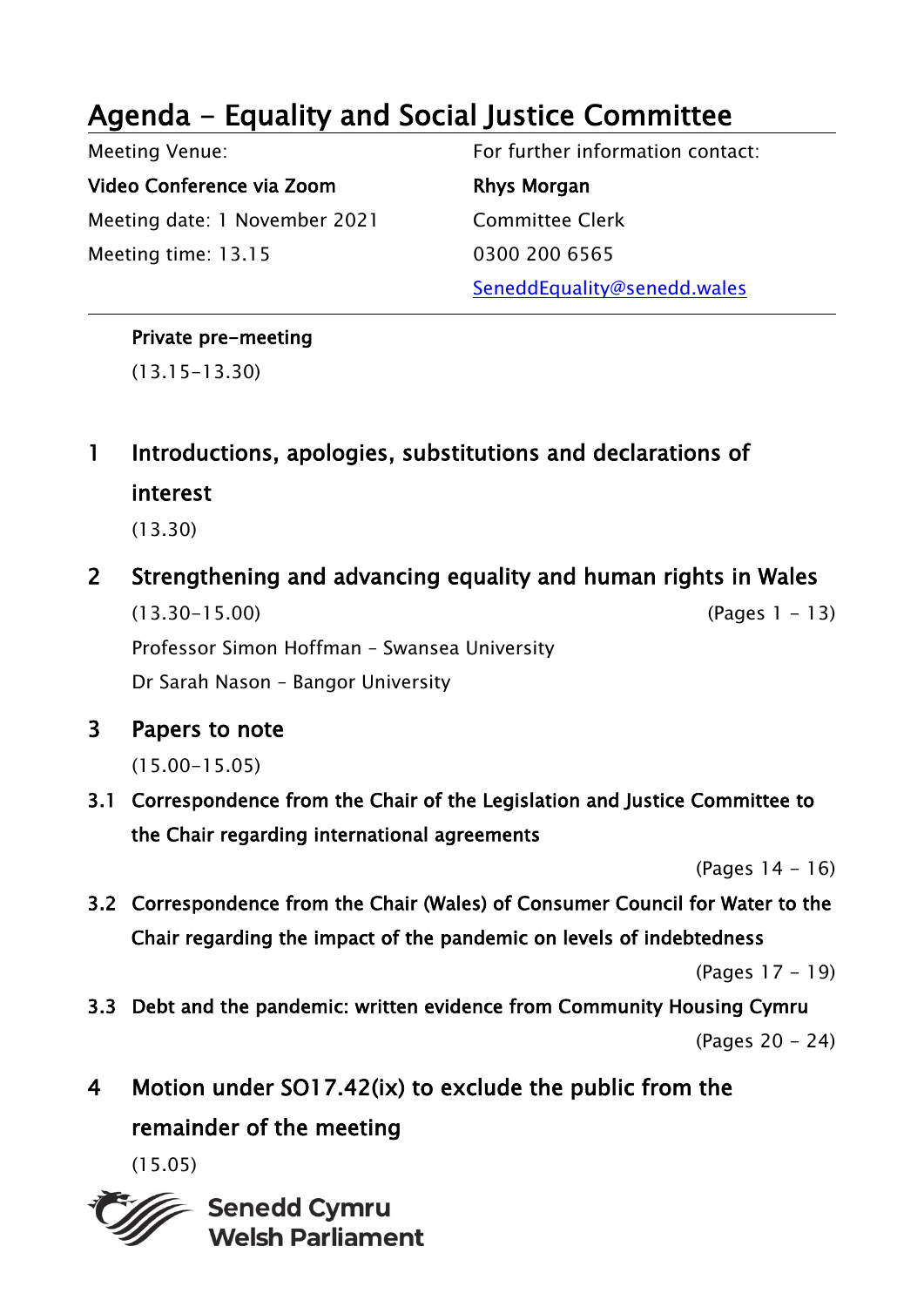5 Strengthening and advancing equality and human rights in Wales - consideration of evidence

(15.05-15.20)

## Break

(15.20-15.40)

- 6 Debt and the pandemic consideration of draft report (15.40-16.25) (Pages 25 - 45)
- 7 Legislative Consent Memorandum for the Public Service Pensions and Judicial Offices Bill - consideration of draft report (16.25-16.40) (Pages 46 - 60)
- 8 Forward work programme
- 8.1 Forward work programme and strategic planning next steps

(Pages 61 - 68)

In order to inform the forward work programme discussion, Members may wish to re-familiarise themselves with the following correspondence from stakeholders and partner organisations:

- [Correspondence from Gwenith Price, Deputy Welsh Language Commissioner](https://business.senedd.wales/documents/s117048/Correspondence%20from%20Gwenith%20Price%20Deputy%20Welsh%20Language%20Commissioner%20to%20the%20Chair%20regarding%20conside.pdf)  [to the Chair regarding considering the Welsh language in the Committee](https://business.senedd.wales/documents/s117048/Correspondence%20from%20Gwenith%20Price%20Deputy%20Welsh%20Language%20Commissioner%20to%20the%20Chair%20regarding%20conside.pdf)'s work - [19 July 2021](https://business.senedd.wales/documents/s117048/Correspondence%20from%20Gwenith%20Price%20Deputy%20Welsh%20Language%20Commissioner%20to%20the%20Chair%20regarding%20conside.pdf)
- [Correspondence from Director of RNIB Cymru to Committee Members](https://business.senedd.wales/documents/s117046/Correspondence%20from%20Director%20of%20RNIB%20Cymru%20to%20Committee%20Members%20regarding%20RNIBs%20latest%20research%20int.pdf)  [regarding RNIB's latest research into the voting experiences of blind and](https://business.senedd.wales/documents/s117046/Correspondence%20from%20Director%20of%20RNIB%20Cymru%20to%20Committee%20Members%20regarding%20RNIBs%20latest%20research%20int.pdf)  [partially sighted people -](https://business.senedd.wales/documents/s117046/Correspondence%20from%20Director%20of%20RNIB%20Cymru%20to%20Committee%20Members%20regarding%20RNIBs%20latest%20research%20int.pdf) 23 July 2021
- [Correspondence from Victoria Winkler, Director, Bevan Foundation to the](https://business.senedd.wales/documents/s117049/Correspondence%20from%20Victoria%20Winkler%20Director%20Bevan%20Foundation%20to%20the%20Chair%20regarding%20child%20povert.pdf)  [Chair regarding child poverty and protecting migrants' rights -](https://business.senedd.wales/documents/s117049/Correspondence%20from%20Victoria%20Winkler%20Director%20Bevan%20Foundation%20to%20the%20Chair%20regarding%20child%20povert.pdf) 23 July 2021